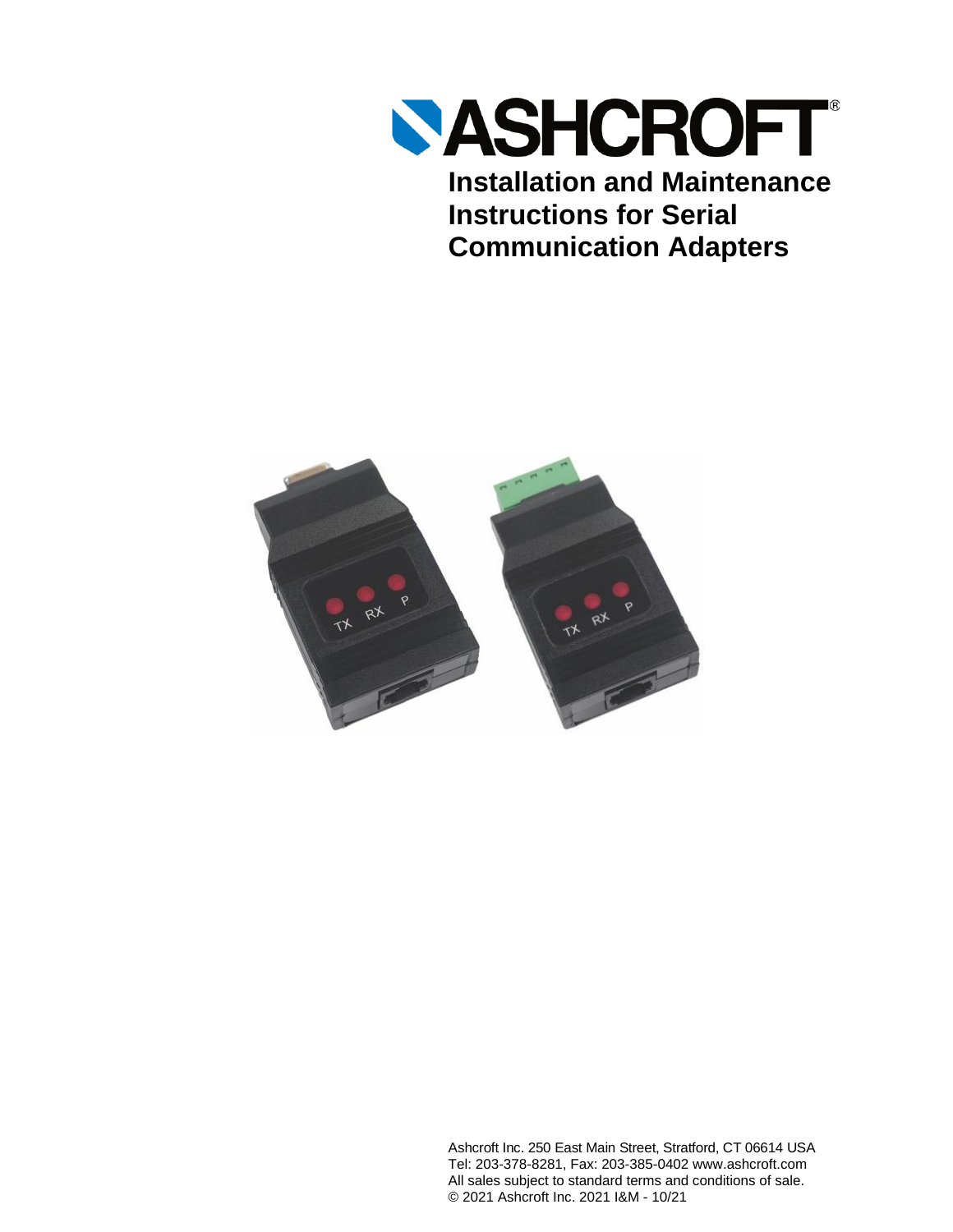#### **Disclaimer**

The information contained in this document is subject to change without notice. Ashcroft makes no representations or warranties with respect to the contents hereof, and specifically disclaims any implied warranties of merchantability or fitness for a particular purpose. See Warranty Information and Terms & Conditions on [www.ashcroft.com](http://www.ashcroft.com/) for complete details.

### **A** CAUTION

Read complete instructions prior to installation and operation of the meter.

### A WARNINGS

- Risk of electric shock or personal injury.
- These products are not recommended for life support applications or applications where malfunctioning could result in personal injury or property loss. Anyone using these products for such applications does so at his/her own risk. Ashcroft, Inc. shall not be held liable for damages resulting from such improper use.

### **WARNING**

Cancer and Reproductive Harm - [www.P65Warnings.ca.gov](http://www.p65warnings.ca.gov/)

#### **Limited Warranty**

Ashcroft, Inc. warrants these products against defects in material or workmanship for the specified period under "Specifications" from the date of shipment from the factory. Ashcroft's liability under this limited warranty shall not exceed the purchase value, repair, or replacement of the defective unit. See Warranty Information and Terms & Conditions o[n www.ashcroft.com](http://www.ashcroft.com/) for complete details.

### **Registered Trademarks**

All trademarks mentioned in this document are the property of their respective owners.

© 2020 Ashcroft, Inc. All rights reserved.

# <span id="page-1-0"></span>**Introduction**

Ashcroft provides an assortment of serial communications adapters and converters to enhance the utility of its products. These external devices connect to the RJ11 / RJ45 header at the back of the instrument and allow the meter to communicate over RS-232, RS-485 or USB.

# <span id="page-1-1"></span>**Ordering Information**

| Model        | <b>Description</b>                                      |
|--------------|---------------------------------------------------------|
| 101B224-06   | RS-232 Adapter                                          |
| 101B224-07   | RS-485 Adapter                                          |
| 101B224-08   | <b>USB Serial Adapter</b>                               |
| 101B224-09   | USB to RS-232 Non-Isolated Converter                    |
| <b>DProM</b> | DProM Software for DM61 meters.<br>Pre-loaded to meter. |

### **Accessories**

| Model      | <b>Description</b>                    |
|------------|---------------------------------------|
| 101B224-01 | DIN rail mounting kit for two devices |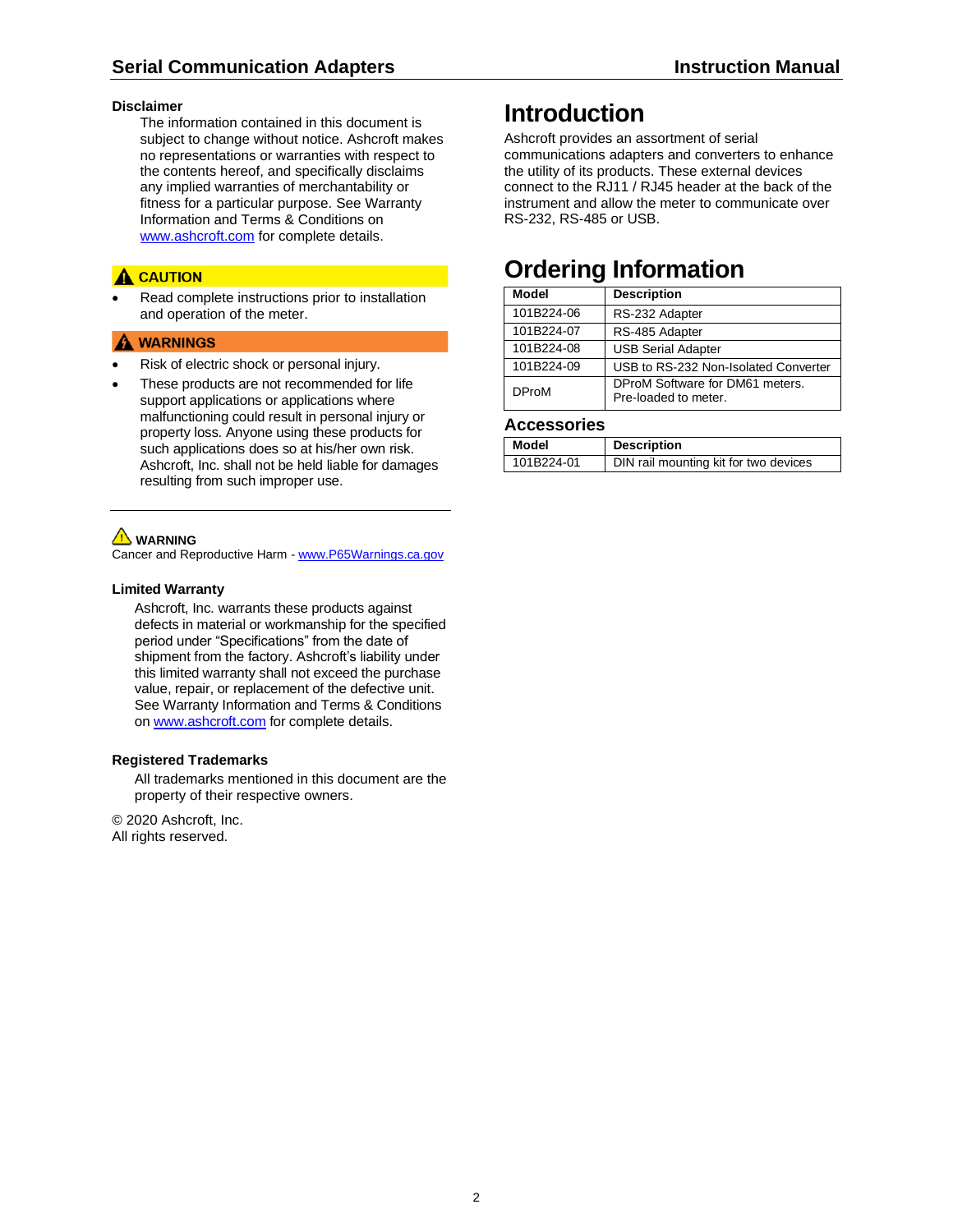# **Table of Contents**

# **Table of Figures**

| Figure 5. Mounting the DIN Rail with 2 #10 Pan Head Screws 5 |  |
|--------------------------------------------------------------|--|
|                                                              |  |
|                                                              |  |
| Figure 8. Typical Installation of DIN Rail Mounted Devices5  |  |
|                                                              |  |
|                                                              |  |
|                                                              |  |
| Figure 12. RS-422 or RS-485 Wiring.                          |  |
|                                                              |  |
|                                                              |  |
| Figure 28. USB Adapter Connections                           |  |
|                                                              |  |
|                                                              |  |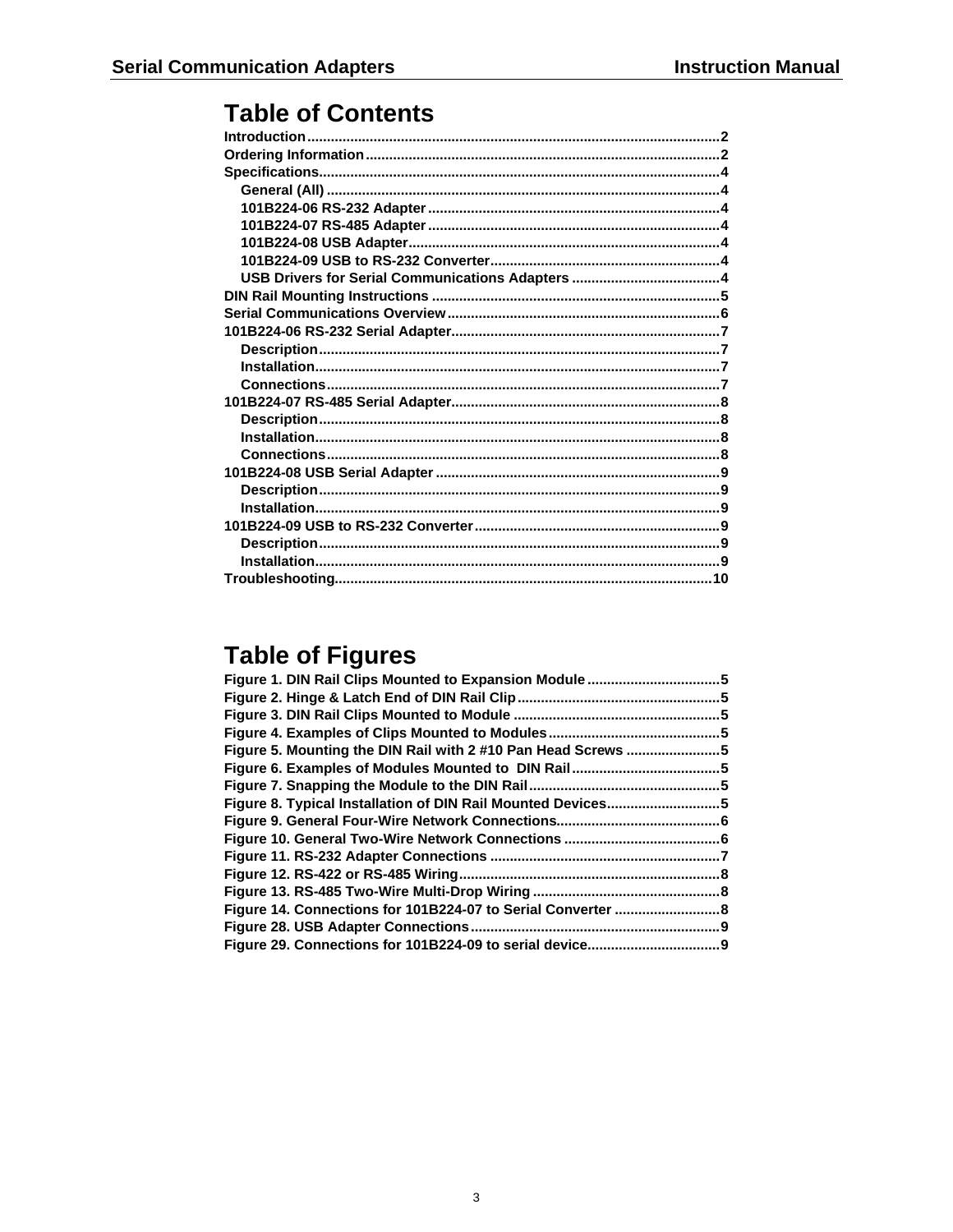# <span id="page-3-0"></span>**Specifications**

## <span id="page-3-1"></span>**General (All)**

**Warranty** 1 year parts & labor. See Warranty Information and Terms & Conditions on [www.ashcroft.com](http://www.ashcroft.com/) for complete details.

### <span id="page-3-2"></span>**101B224-06 RS-232 Adapter**

| Compatibility            | EIA-232                                                                                                        |
|--------------------------|----------------------------------------------------------------------------------------------------------------|
| <b>Connectors</b>        | PC compatible 9-pin D subminiature<br>connector (DB9) and RJ45 (adapter to<br>meter)                           |
| Cable                    | 6' (1.8 m) standard Cat5e cable<br>provided with adapter                                                       |
| <b>Dimension</b>         | $1.7" \times 0.9" \times 2.7"$<br>(43 mm x 24 mm x 70 mm)<br>$(W \times H \times D)$                           |
| <b>Distance</b>          | Adapter to:<br>DM61 meter: 6' (1.8 m) max;<br>Computer: 50' (15 m) max;<br>Serial interface cable not provided |
| Power                    | Powered by DM61 meter M-Link<br>connection                                                                     |
| <b>Status Indication</b> | Separate LEDs for Power (P)<br>Transmit (TX), and Receive (RX).                                                |

## <span id="page-3-3"></span>**101B224-07 RS-485 Adapter**

| Compatibility            | EIA-485                                                                              |
|--------------------------|--------------------------------------------------------------------------------------|
| <b>Connectors</b>        | Removable screw terminal connector<br>and RJ11 (adapter to meter)                    |
| Cable                    | 6' (1.8 m) standard Cat5e cable<br>provided with adapter                             |
| Dimension                | $1.7" \times 0.9" \times 3.0"$<br>(43 mm x 24 mm x 76 mm)<br>$(W \times H \times D)$ |
| <b>Distance</b>          | Adapter to:<br>DM61 meter: 6' (1.8 m) max;<br>Computer: 3,937' (1,200 m) max         |
| Power                    | Powered by DM61 meter M-Link<br>connection                                           |
| <b>Status Indication</b> | Separate LEDs for Power (P),<br>Transmit (TX), and Receive (RX)                      |

### <span id="page-3-4"></span>**101B224-08 USB Adapter**

| Purpose                        | Programming (only) DM61 meter when<br>meter powered from AC or DC.                                       |
|--------------------------------|----------------------------------------------------------------------------------------------------------|
| Compatibility                  | USB 1.1, USB 2.0                                                                                         |
| <b>Connectors</b>              | RJ45, and USB Type B                                                                                     |
| Cable                          | One 6' (1.8 m) standard Cat5e cable<br>and one 3.28' (1.0 m) USB A-B Male<br>cable provided with adapter |
| <b>Dimension</b>               | $1.7" \times 0.8" \times 3.3"$<br>43 mm x 21 mm x 83 mm)<br>$(W \times H \times D)$                      |
| <b>Distance</b>                | Adapter to:<br>DM61 meter: 6' (1.8 m) max.<br>USB connection: 10' (3 m) max                              |
| <b>Driver</b><br>Compatibility | Win 98/2000/ME/XP/Vista/7/8/10                                                                           |
| Power                          | <b>USB Port</b>                                                                                          |
| <b>Status Indication</b>       | Separate LEDs for Power (P),<br>Transmit (TX), and Receive (RX)                                          |

## <span id="page-3-5"></span>**101B224-09 USB to RS-232 Converter**

| Compatibility                  | USB 1.1, USB 2.0, EIA-232                                            |
|--------------------------------|----------------------------------------------------------------------|
| <b>Connectors</b>              | PC compatible 9-pin D subminiature<br>connector (DB9) and USB Type A |
| <b>Dimension</b>               | 3' (91.44 cm) (Length)                                               |
| <b>Distance</b>                | USB connection: 10' (3 m) max;<br>RS-232 connection: 50' (15m) max   |
| <b>Driver</b><br>Compatibility | Win 98/2000/ME/XP/Vista/7/8/10                                       |
| Power                          | USB port                                                             |

### <span id="page-3-6"></span>**USB Drivers for Serial Communications Adapters**

USB Drivers for serial communications adapters are available for download from the Documentation CD provided with every product.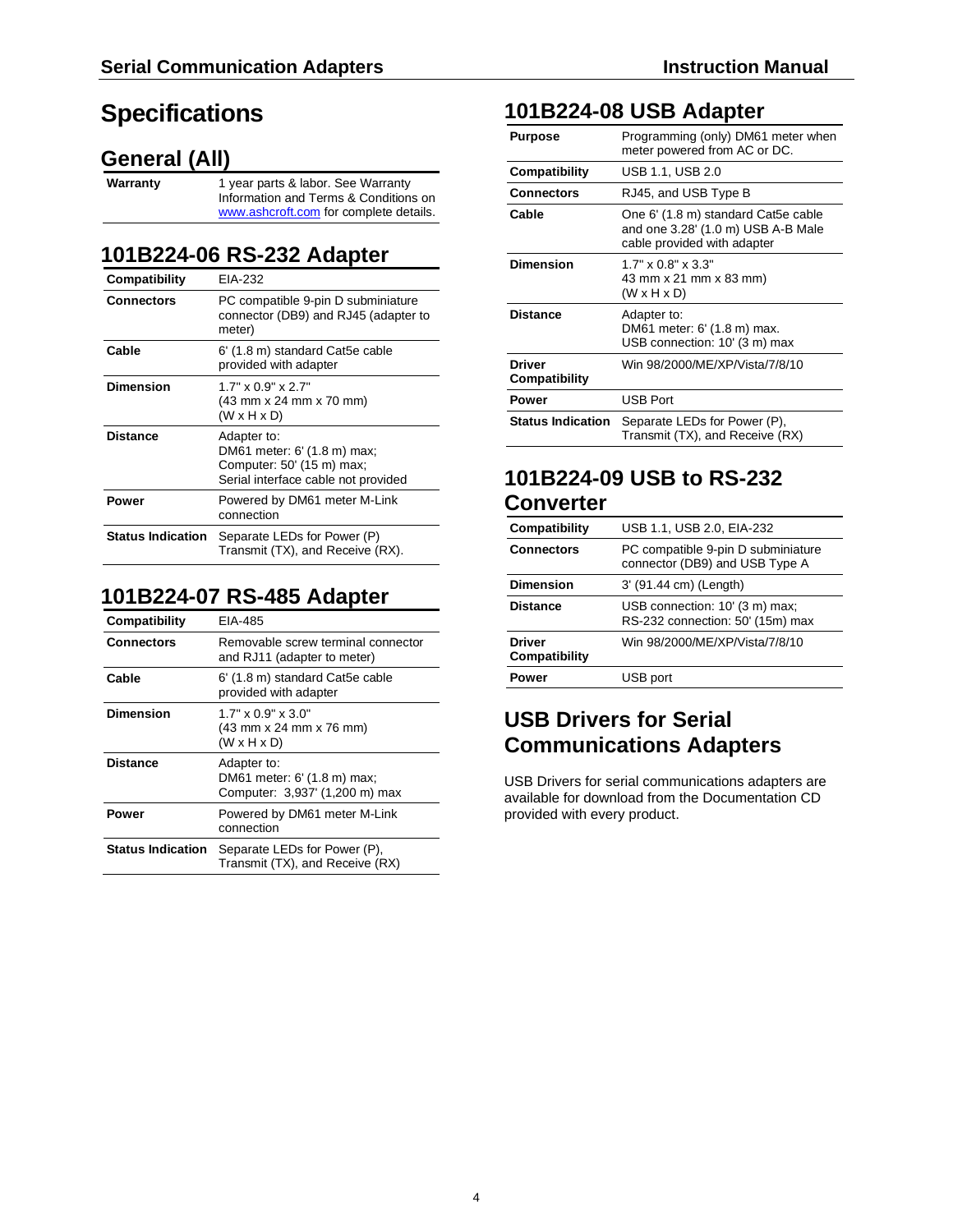# <span id="page-4-0"></span>**DIN Rail Mounting Instructions**

The following instructions for expansion modules may be used for mounting the converters and adapters to DIN rails.

### **Step 1: Mounting the DIN Rail Clips to Module**

Place the expansion module on a flat surface with the bottom surface facing up. The bottom surface can be identified as the surface closest to the locking tab slot on the modular connector as shown in *[Figure 1](#page-4-1)*.

**Locking Tab Slot** 



**Figure 1. DIN Rail Clips Mounted to Expansion Module**

<span id="page-4-1"></span>Peel the protective layer off the adhesive tape on the bottom of one of the mounting clips. With the hinge end of the clip, as shown in *[Figure 2](#page-4-2)*, facing the end of the module with the communications connector, align the clip along the long (side) edge of the module and centered lengthwise within the flat surface of the module as shown in *[Figure 3](#page-4-3)*.



**Figure 2. Hinge & Latch End of DIN Rail Clip**

<span id="page-4-2"></span>

**Figure 3. DIN Rail Clips Mounted to Module**

<span id="page-4-3"></span>Firmly press down on the clip for 10 seconds. Repeat this procedure on the opposite side. Once the clips are properly installed, the modules with clips mounted should look similar to one or both of the modules pictured in *[Figure 4](#page-4-4)*. While the adhesive is initially quite strong, this strength improves significantly over a period of approximately 12 hours.



**Figure 4. Examples of Clips Mounted to Modules**

### <span id="page-4-4"></span>**Step 2: Mounting the DIN Rail to a Surface**

The expansion modules, serial adapters and serial converters weigh approximately 1.5 oz (42 grams) each so the mounting hardware does not need to be overly strong. We recommend two #10 pan head screws as shown in *[Figure 5](#page-4-5)*, but only because they best accommodate the slots in the DIN rail. The amount of strain the wiring might place on the module

mounting needs to be considered also. In many cases, DIN rail with double-sided tape might be acceptable, although not recommended in areas of high vibration or extreme hot or cold temperatures.



**Figure 5. Mounting the DIN Rail with 2 #10 Pan Head Screws**

<span id="page-4-5"></span>When choosing a location to mount the DIN rail, keep in mind that wires will be entering both ends of the modules as shown in *[Figure 6](#page-4-6)*. Leave enough room on either end of module to allow for wire routing to prevent undue stress placed on the module's connectors and mounting clips. The DIN rail may be mounted on any vertical or horizontal mounting surface.



**Figure 6. Examples of Modules Mounted to DIN Rail**

### <span id="page-4-6"></span>**Step 3: Mounting Modules to the DIN Rail**

To mount modules to a DIN rail, first locate the approximate desired position to place the module on the DIN rail, then hook the hinge end of the mounting clip to the edge of the DIN rail as shown in *[Figure 7](#page-4-7)*. Next lower the opposite "latch end" of the clip onto the rail. Press down on the module until the latch end snaps in place.



**Figure 7. Snapping the Module to the DIN Rail**

<span id="page-4-7"></span>A typical installation will look like *[Figure 8](#page-4-8)* once modules are mounted to the DIN rail.



**Figure 8. Typical Installation of DIN Rail Mounted Devices**

### <span id="page-4-8"></span>**Step 4: Connections**

After mounting the device(s), refer to the Instruction Manual for each module for proper connections and operation.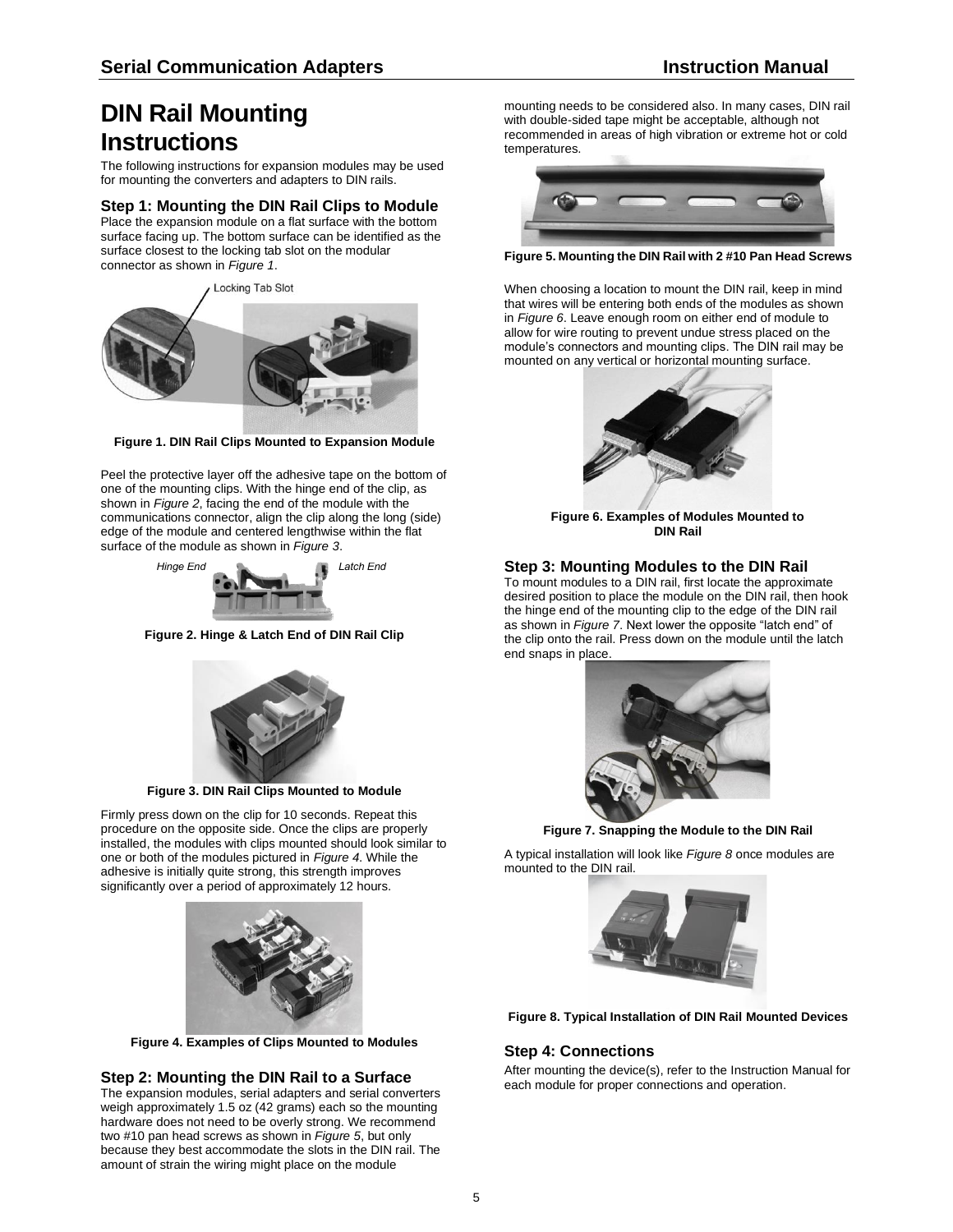# <span id="page-5-0"></span>**Serial Communications Overview**

RS-232 and RS-485 are standard interfaces approved by the Electronic Industries Alliance (EIA) for connecting serial devices. In EIA terms, the device (e.g. meter) that connects to the interface is called a Data Communications Equipment (DCE) and the device to which it connects (e.g. the computer) is called a Data Terminal Equipment (DTE).

The RS-422 standard was designed to replace the older RS-232 standard because it supports higher data rates and greater immunity to electrical interference. RS-485 is similar to RS-422 but can support multi-point connections per line because it uses lower-impedance drivers and receivers.

Line drivers and receivers are used to exchange data between two or more points (nodes) on a serial communications network. Reliable data communications can be difficult in the presence of induced noise, ground level differences, and other hazards associated with installation of a network. When communicating at high data rates, or over long distances in real world environments, RS-232 is often inadequate. The differential data transmission of RS-422 and RS-485 offers superior performance in most applications. Differential signals can help nullify the effects of ground shifts and induced noise signals that can appear as common mode voltages on a network.

RS-422 was designed for greater distances and higher baud rates than RS-232. In its simplest form, a pair of converters from RS-232 to RS-422 (and back again) can be used to form an "RS-232 extension cord". Data rates of up to 100 kbits/second and distances of 3,937' (1,200 m) can be accommodated with RS-422.

RS-422 devices however cannot be used to construct a true multi-point network. A multi-point network consists of multiple drivers and receivers connected on a single bus, where any point (node) can transmit and/or receive data. RS-485 is an enhanced version of the RS-422 standard, which allows multiple drivers and receivers on the same two-wire or four-wire system. The RS-485 standard specifies up to 32 drivers and 32 receivers on a single bus, but with the introduction of "automatic" repeaters and high-impedance drivers/receivers, this number can be extended to hundreds of points (nodes) on a network.

The cabling used for an RS-422 or RS-485 serial communications network should always be a highquality cable such as Belden 8162 or Alpha 6203C. A two-wire system requires two twisted pairs, and a four-wire system requires three twisted pairs (the extra twisted pair is needed for the signal ground).

*[Figure 9](#page-5-1)* illustrates how to connect a general four-wire network (a four-wire network actually contains 5 wires).



<span id="page-5-1"></span>**Figure 9. General Four-Wire Network Connections**

*[Figure 10](#page-5-2)* illustrates how to connect a general two-wire network (a two-wire network actually contains 3 wires).



<span id="page-5-2"></span>**Figure 10. General Two-Wire Network Connections**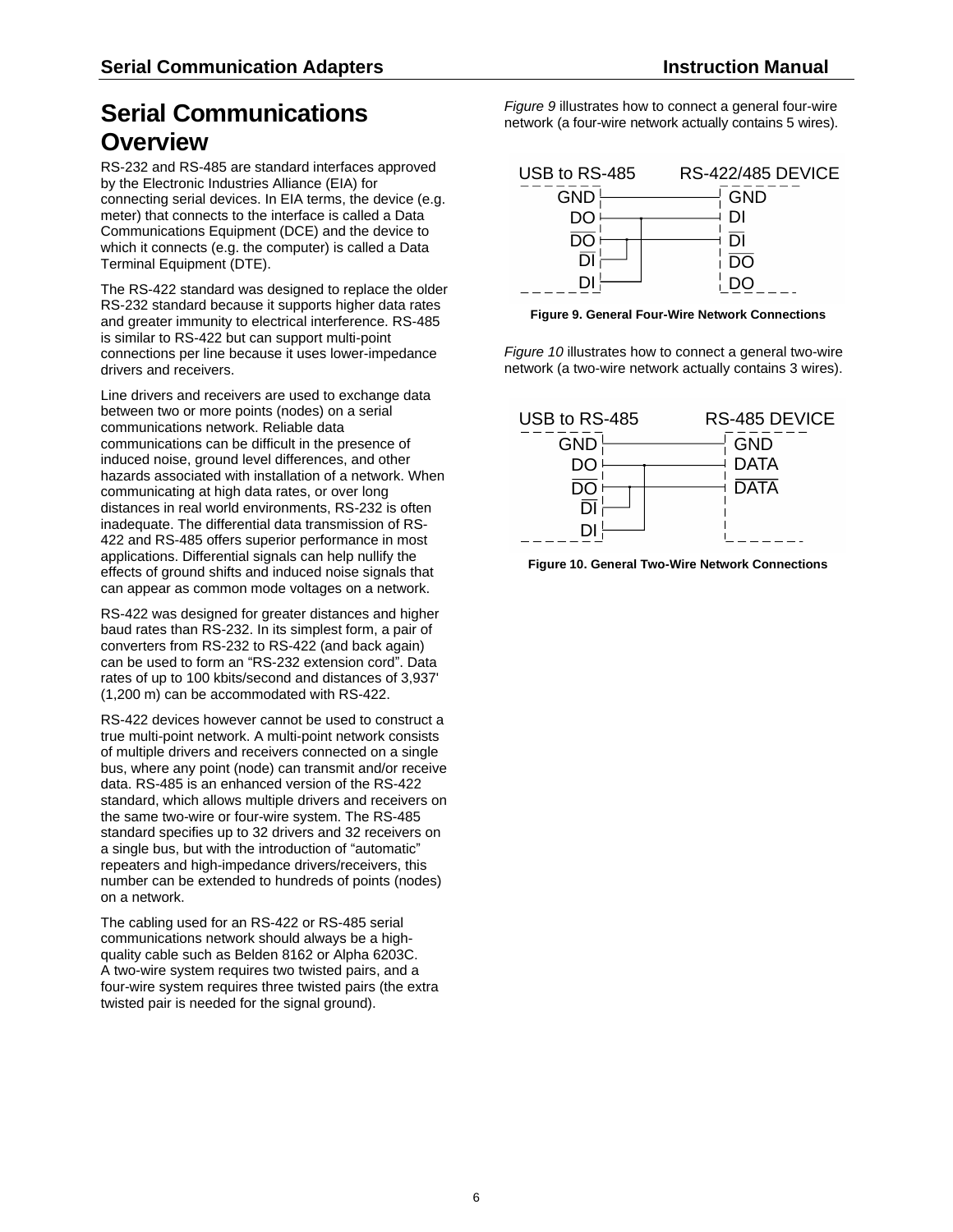# <span id="page-6-0"></span>**101B224-06 RS-232 Serial Adapter**



## <span id="page-6-1"></span>**Description**

The 101B224-06 converts the serial output of the DM61 meter to an unbalanced, full-duplex RS-232 signal.

The RS-232 port has a female DB9 connector with pins 2 (RX output), 3 (TX input), and 5 (Signal Ground). Pins 7 (RTS) and 8 (CTS) are tied together, and pins 1 (CD), 4 (DTR), and 6 (DSR) are tied together. The adapter is powered by the DM61 meter M-Link connection.

Baud rates are adjustable and handled by the DM61 (see the DM61 Instruction Manual for more details).

The 101B224-06 has three diagnostic LEDs: a Power (P) LED to show when the adapter is powered properly, a Transmit Data (TX) LED to show when the adapter is sending data out from the PC side, and a Receive Data (RX) LED to show when the adapter is receiving data from the DM61 meter.

## <span id="page-6-2"></span>**Installation**

*[Figure 11](#page-6-4)* shows the connection of a DM61 meter to a PC using the 101B224-06 serial adapter. The 101B224- 06 has an RJ45 connector to connect the Cat5e cable and a PC compatible 9-pin D subminiature connector (DB9). The DB9 can be connected directly to the PC or by using a standard serial extension cable.



**Figure 11. RS-232 Adapter Connections**

# <span id="page-6-4"></span><span id="page-6-3"></span>**Connections**

A Cat5e cable is provided to connect the DM61 meter to the 101B224-06 serial adapter.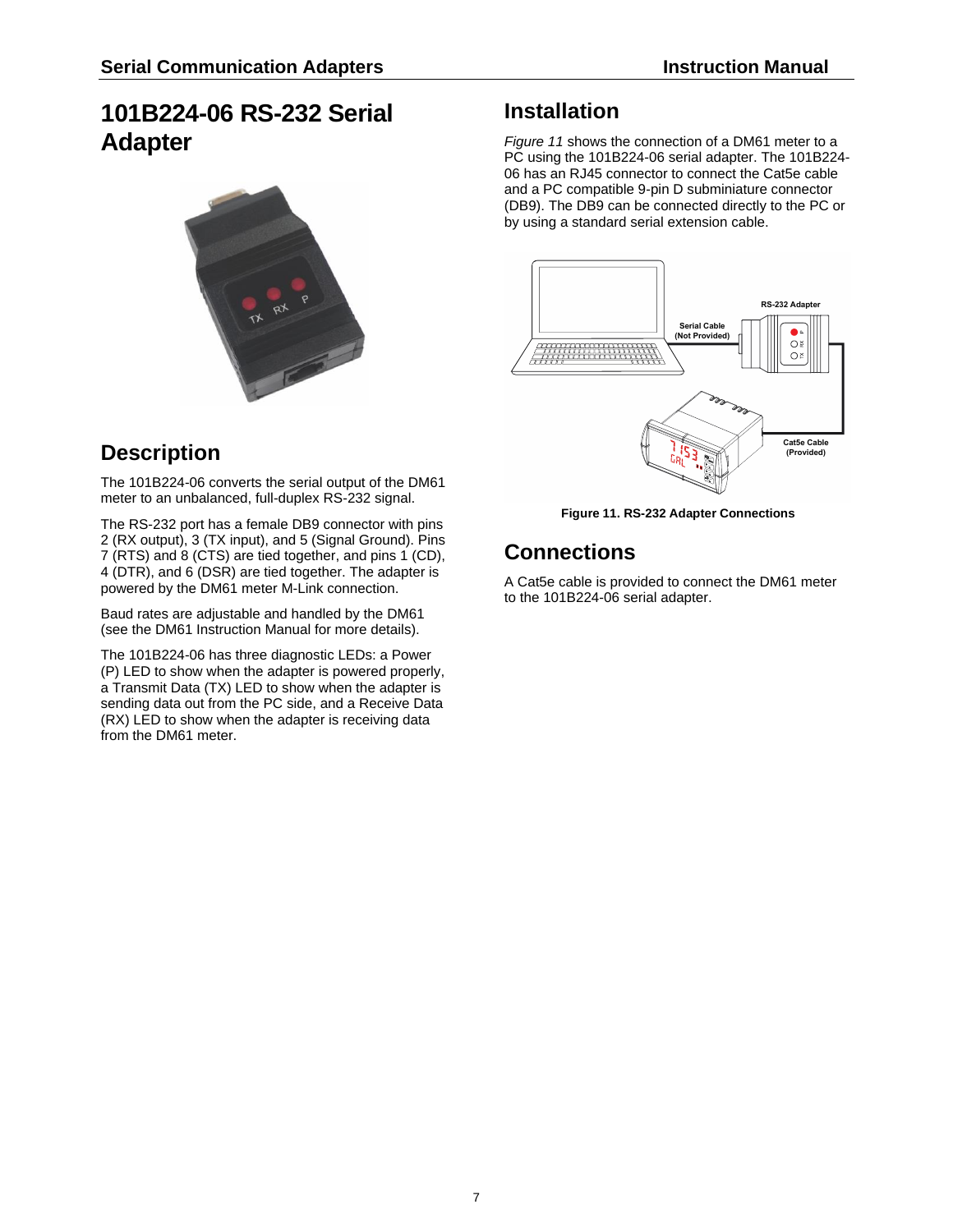# <span id="page-7-0"></span>**101B224-07 RS-485 Serial Adapter**



## <span id="page-7-1"></span>**Description**

The 101B224-07 converts the serial output of the DM61 meter to balanced, full or half-duplex RS-485 signals.

The 101B224-07 has a removable screw terminal connector for the RS-485 terminals which includes Transmit Data (DO) and (/DO), Receive Data (DI) and (/DI), and Signal Ground. The adapter is provided by the DM61 meter M-Link connection.

Baud rates are adjustable and handled by the DM61 (see the DM61 Instruction Manual for more details).

The 101B224-07 has three diagnostic LEDs: a Power (P) LED to show when the adapter is powered properly, a Transmit Data (TX) LED to show when the adapter is sending data out from the PC side, and a Receive Data (RX) LED to show when the adapter is receiving data from the DM61 meter.

# <span id="page-7-2"></span>**Installation**

*[Figure 12](#page-7-4)* shows the connection of a DM61 meter to a PC using the 101B224-07 serial adapter and an RS-232 to RS-485 converter in an RS-422 network. The 101B224-07 has an RJ45 connector to connect the Cat5e cable and a screw terminal connector to connect to the RS-422 network.

*[Figure 13](#page-7-5)* shows the connection of DM61 meters with 101B224-07 serial adapters to a PC using an RS-232 to RS-485 converter in an RS-485 network.



<span id="page-7-4"></span>**Figure 12. RS-422 or RS-485 Wiring**

### **Notes:**

- 1. Termination resistors are optional and values depend on the cable length and characteristic impedance. Consult the cable manufacturer for recommendations.
- 2. Use shielded cable, twisted-pairs plus ground. Connect ground shield only at one location.



**Figure 13. RS-485 Two-Wire Multi-Drop Wiring**

### <span id="page-7-5"></span>**Notes:**

- 1. Termination resistors are optional and values depend on the cable length and characteristic impedance. Consult the cable manufacturer for recommendations.
- 2. Use shielded cable, twisted-pair plus ground. Connect ground shield only at one location.

## <span id="page-7-3"></span>**Connections**

A Cat5e cable is provided to connect the DM61 meter to the 101B224-07 adapter.

*[Figure 14](#page-7-6)* details the wiring connections from the 101B224-07 to an RS-485 serial converter for a fourwire network.

|                      | 101B224-07 to RS-485 Serial Converter |
|----------------------|---------------------------------------|
| <b>Connections</b>   |                                       |
| <b>RS-485 Serial</b> | 101B224-07 RS-485                     |
| <b>Converter</b>     | <b>Adapter</b>                        |
| л.<br>Ξ              | J.                                    |
| ▅<br>ᅘ               | וס                                    |
| DO                   | DI                                    |
| וֹס                  | ĎŌ                                    |
| וח                   | nr                                    |

<span id="page-7-6"></span>**Figure 14. Connections for 101B224-07 to Serial Converter**

If the serial converter is configured for a two-wire network, then the requirement to externally wire the DO to the DI and the /DO to the /DI on the 101B224-07 screw terminal connector is needed.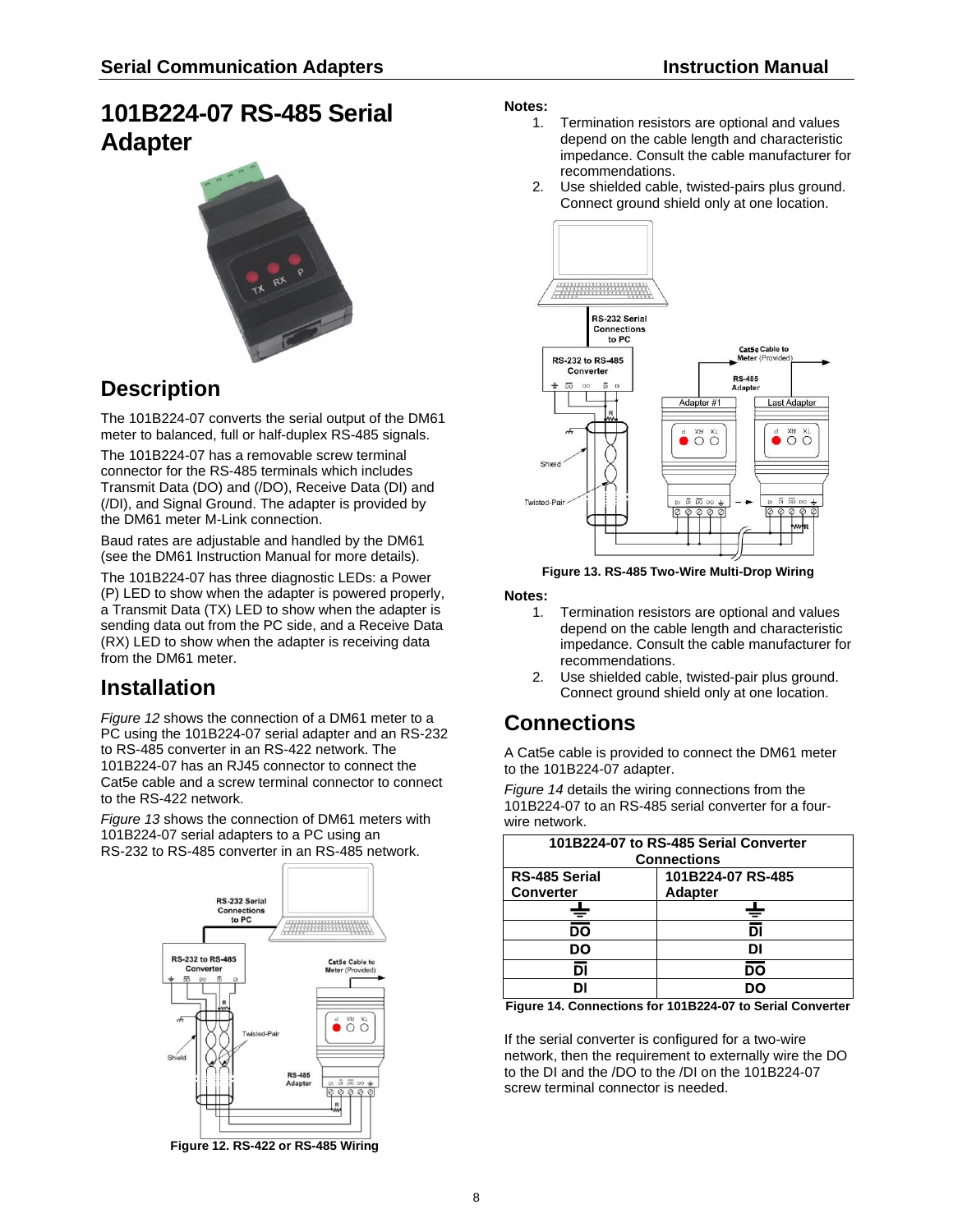# <span id="page-8-0"></span>**101B224-08 USB Serial Adapter**



# <span id="page-8-1"></span>**Description**

The 101B224-08 USB Serial Adapter allows for direct connection of a DM61 Series meter to the USB port of a PC. It is intended only for programming the meter when the meter is powered from AC or DC. Otherwise the USB cable provided with the meter can be used.

# <span id="page-8-2"></span>**Installation**

*[Figure 15](#page-8-6)* shows the connection of a DM61 meter to a PC using a 101B224-08 USB Serial Adapter.



### <span id="page-8-6"></span>**Driver Download**

USB Drivers are available for download from the Documentation CD provided with every product.

# <span id="page-8-3"></span>**101B224-09 USB to RS-232 Converter**



## <span id="page-8-4"></span>**Description**

The 101B224-09 USB to RS-232 Converter allows for direct connection of a serial device to the USB port of a PC.

# <span id="page-8-5"></span>**Installation**

*[Figure 16](#page-8-7)* shows the connection of a DM61 meter to a PC using a 101B224-09 USB to RS-232 Converter, 101B224-06 RS-232 adapter, and the included Cat5e Cable.



<span id="page-8-7"></span>**Figure 16. Connections for 101B224-09 to serial device**

### **Driver Download**

USB Drivers are available for download from the Documentation CD provided with every product.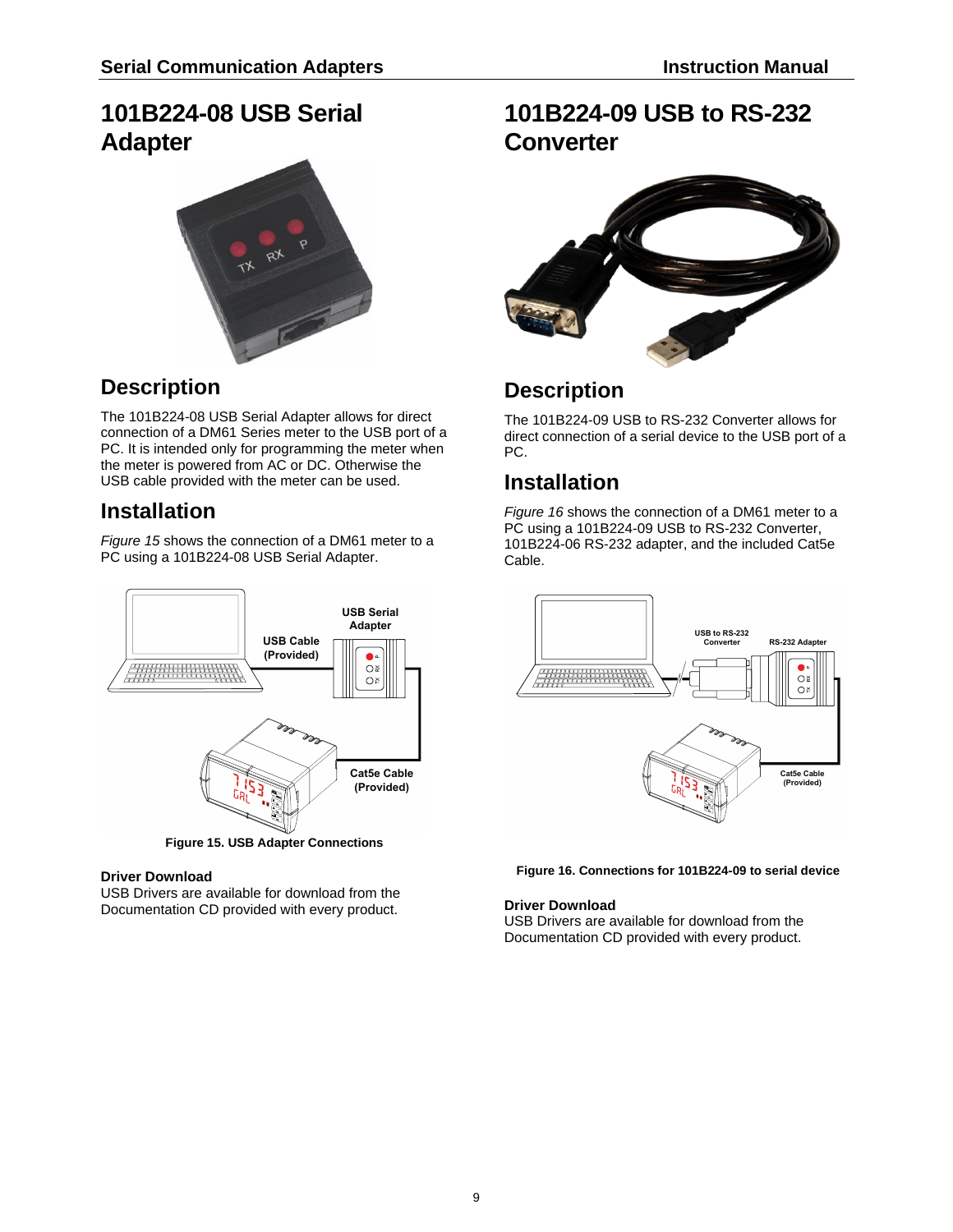# <span id="page-9-0"></span>**Troubleshooting**

| Symptom                  | <b>Check/Action</b>                                                                  |
|--------------------------|--------------------------------------------------------------------------------------|
| Power LED is off         | 101B224-06 or 101B224-07                                                             |
|                          | Check modular cable connection<br>1.                                                 |
|                          | Check wall plug adapter output<br>2.                                                 |
|                          | 3.<br><b>Check USB connections</b>                                                   |
|                          | Try different USB port<br>4.                                                         |
|                          | 5.<br>Check USB port with other device                                               |
| Meter not                | Check:                                                                               |
| communicating with       | Serial adapter and cable<br>1.                                                       |
| MeterView or other       | Serial protocol selected<br>2.                                                       |
| programs                 | 3.<br>Meter address and baud rate                                                    |
|                          | MeterView address and baud rate<br>4.                                                |
| If only the TX (or DATA  | Check:                                                                               |
| IN) data status LED is   | Serial adapter and cable<br>1.                                                       |
| flashing when serial     | Serial protocol selected<br>2.                                                       |
| communications           | Meter address and baud rate<br>3.                                                    |
| attempted                | MeterView address and baud rate<br>4.                                                |
| If both data status LEDs | Remove all unnecessary cables and meters. Try getting the system to work with only   |
| (TX and RX) are off      | one meter (to ease troubleshooting) and then expand the system one device at a time. |
| when trying to           | 101B224-06:                                                                          |
| communicate              | Check serial cable<br>$1_{-}$                                                        |
|                          | Connect the DB9 directly to the PC<br>2.                                             |
|                          | 3.<br>Try a different serial port                                                    |
| Communications slow      | Increase the baud rate                                                               |
| Random communication     | Increase the TX delay time<br>1.                                                     |
| errors                   | Decrease the baud rate<br>2 <sub>1</sub>                                             |
| Other symptoms not       | Call Technical Support for assistance.                                               |
| described above          |                                                                                      |